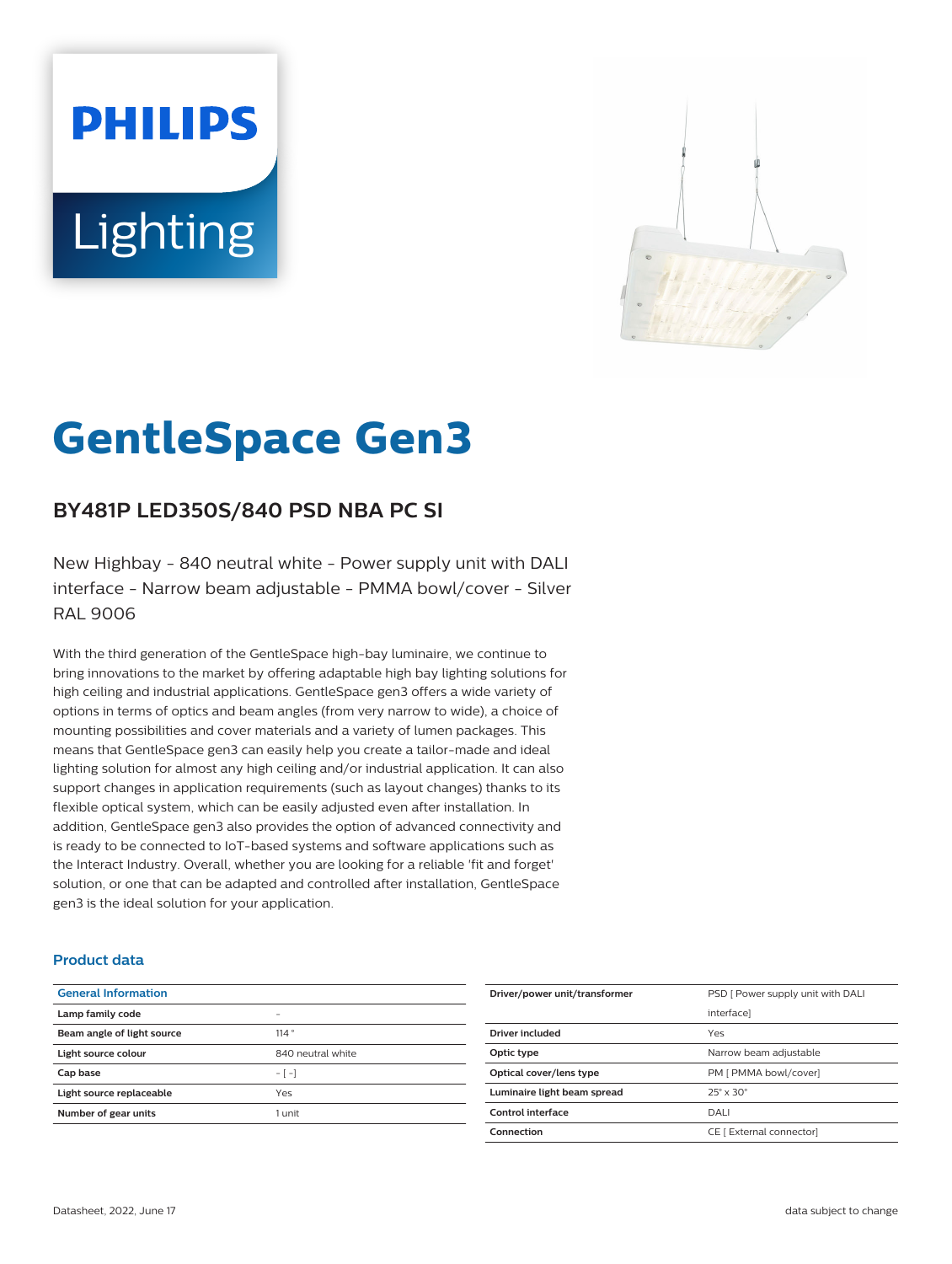# **GentleSpace Gen3**

| Cable                                   | Cord with plug Wieland/Adels                     |
|-----------------------------------------|--------------------------------------------------|
|                                         | compatible 5-pole                                |
| <b>Protection class IEC</b>             | Safety class I (I)                               |
| Glow-wire test                          | 650/30 [ Temperature 650 °C, duration            |
|                                         | 30 s]                                            |
| <b>Flammability mark</b>                | $NO[-]$                                          |
| <b>CE</b> mark                          | CE mark                                          |
| <b>ENEC mark</b>                        | <b>ENEC</b> mark                                 |
| UL mark                                 |                                                  |
| <b>Warranty period</b>                  | 5 years                                          |
| <b>Constant light output</b>            | No                                               |
| Number of products on MCB (16 A type B) | 8                                                |
| Photobiological risk                    | Photobiological risk group $2 \otimes 200$ mm to |
|                                         | EN62471                                          |
| Photobiological risk specification      | 8.4 m                                            |
| <b>EU RoHS compliant</b>                | Yes                                              |
| <b>Product family code</b>              | BY481P [ New Highbay]                            |
| Unified glare rating CEN                | Not applicable                                   |
|                                         |                                                  |
| <b>Operating and Electrical</b>         |                                                  |
| <b>Input Voltage</b>                    | 220-240 V                                        |
| Input frequency                         | 50 to 60 Hz                                      |
| Initial CLO power consumption           | - W                                              |
| Average CLO power consumption           | - W                                              |
| Inrush current                          | 15.3 A                                           |
| Inrush time                             | 6.1 ms                                           |
| Power factor (min.)                     | 0.9                                              |
|                                         |                                                  |
| <b>Controls and Dimming</b>             |                                                  |
| Dimmable                                | Yes                                              |
|                                         |                                                  |
| <b>Mechanical and Housing</b>           |                                                  |
| <b>Housing material</b>                 | Aluminum                                         |
| <b>Reflector material</b>               |                                                  |
| <b>Optic material</b>                   | Polycarbonate                                    |
| Optical cover/lens material             | Polycarbonate                                    |
| <b>Fixation material</b>                | Steel                                            |
| Optical cover/lens finish               | Clear                                            |
| Overall length                          | 600 mm                                           |
| Overall width                           | 490 mm                                           |
| Overall height                          | 110 mm                                           |
| <b>Diameter</b>                         |                                                  |
| Colour                                  | Silver RAL 9006                                  |
| Dimensions (height x width x depth)     | 110 x 490 x 600 mm (4.3 x 19.3 x 23.6 in)        |

| <b>Approval and Application</b>                      |                                         |
|------------------------------------------------------|-----------------------------------------|
| Ingress protection code                              | IP65 [ Dust penetration-protected, jet- |
|                                                      | proof]                                  |
| Mech. impact protection code                         | IK08 [5 J vandal-protected]             |
|                                                      |                                         |
| <b>Initial Performance (IEC Compliant)</b>           |                                         |
| Initial luminous flux (system flux)                  | 35000 lm                                |
| Luminous flux tolerance                              | $+/-10%$                                |
| Initial LED luminaire efficacy                       | 150 lm/W                                |
| Init. Corr. Colour Temperature                       | 4000 K                                  |
| Init. Colour rendering index                         | >80                                     |
| Initial chromaticity                                 | (0.38, 0.38) SDCM <3                    |
| Initial input power                                  | 232W                                    |
| Power consumption tolerance                          | $+/-10%$                                |
|                                                      |                                         |
| <b>Over Time Performance (IEC Compliant)</b>         |                                         |
| Control gear failure rate at median useful life 5%   |                                         |
| 50,000 h                                             |                                         |
| Control gear failure rate at median useful life 10 % |                                         |
| 100,000 h                                            |                                         |
| Lumen maintenance at median useful life*             | L90                                     |
| 50,000 h                                             |                                         |
| Lumen maintenance at median useful life*             | <b>L80</b>                              |
| 100,000 h                                            |                                         |
|                                                      |                                         |
| <b>Application Conditions</b>                        |                                         |
| Ambient temperature range                            | -30 to +45 °C                           |
| Performance ambient temperature Tq                   | 45 °C                                   |
| <b>Maximum dimming level</b>                         | 10%                                     |
| Suitable for random switching                        | No                                      |
|                                                      |                                         |
| <b>Product Data</b>                                  |                                         |
| Full product code                                    | 871869941467200                         |
| Order product name                                   | BY481P LED350S/840 PSD NBA PC SI        |
| EAN/UPC - product                                    | 8718699414672                           |

**Order code** 41467200 **SAP numerator – quantity per pack** 1 **Numerator – packs per outer box** 1

 $P65$   $K08$   $Q$ 

**SAP material** 910500465805 **SAP net weight (piece)** 11.000 kg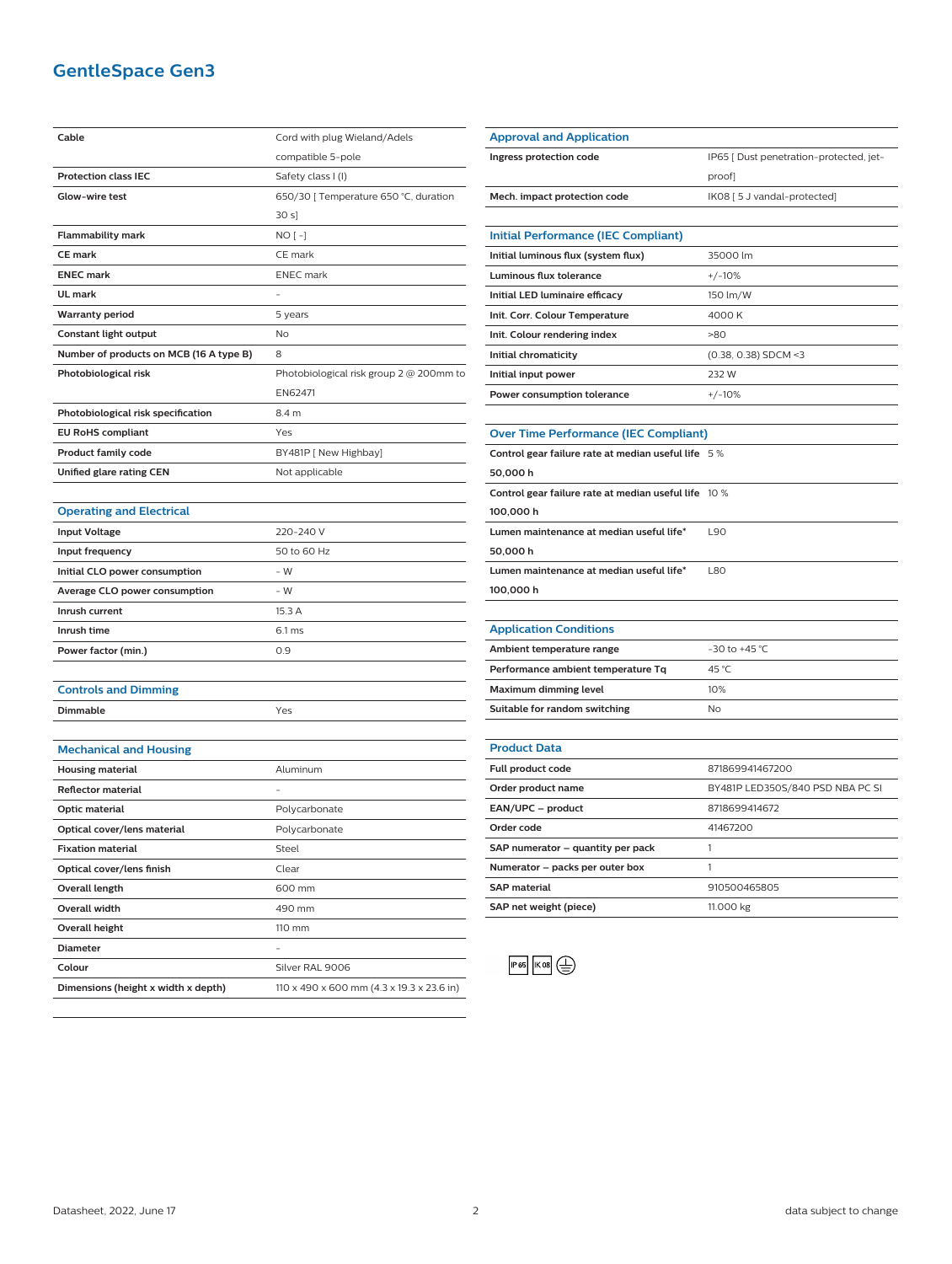# **GentleSpace Gen3**

### **Dimensional drawing**



#### BY481P LED350S/840 PSD NBA PC SI

#### Photometric data





OFPC1



OFPC1\_BY481PPSD1xLED350S840NBA-NB



IFGU1\_BY481PPSD1xLED350S840NBA-NB

IFGU1